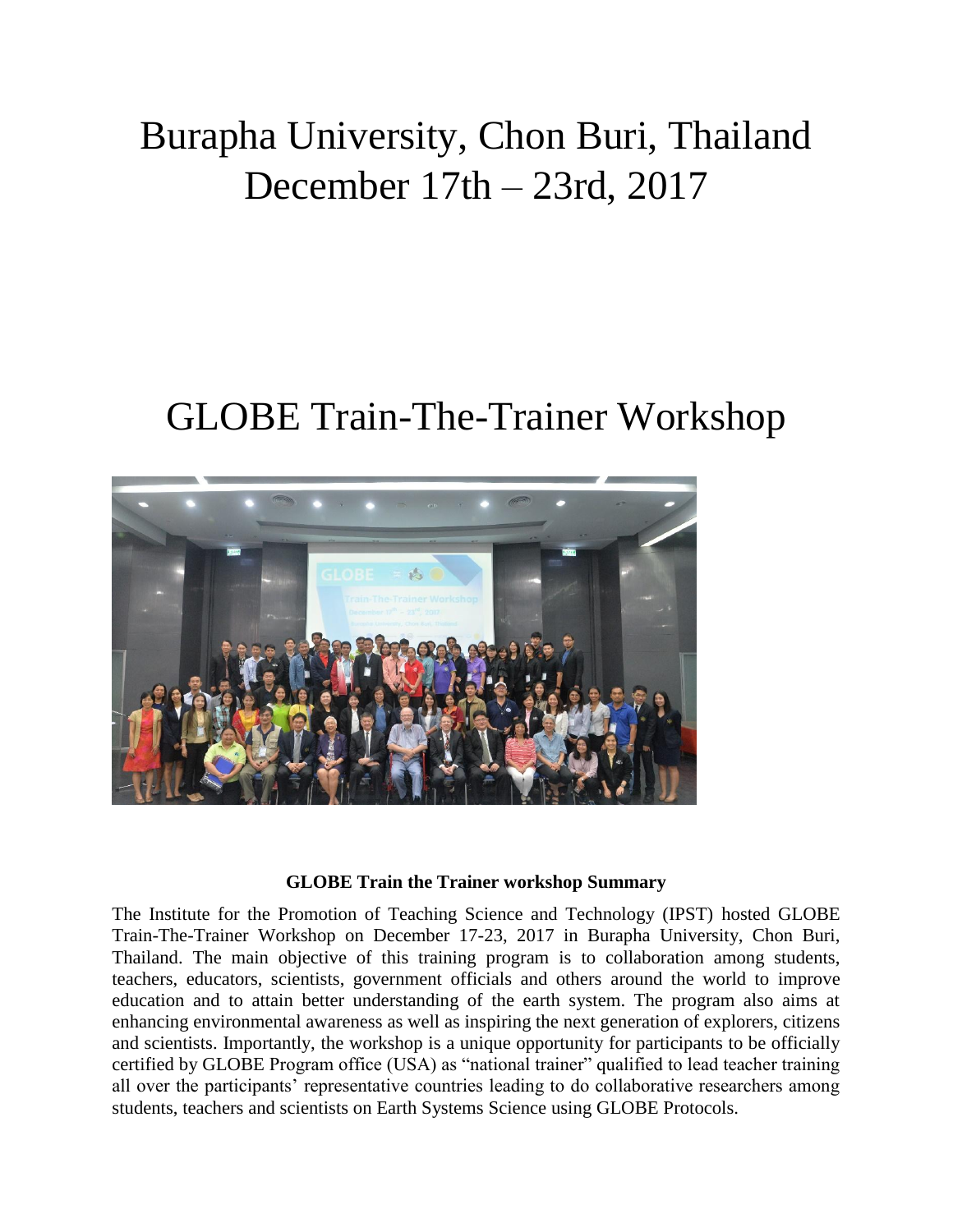

[Dr. PornpunWaitayangkoon,](https://www.globe.gov/web/pwait) President of the Institute for the Promotion of Teaching Science and Technology (IPST) opened the event followed by Associate Professor Dr. Tatchai Sumitra, Chairman of IPST Governing Board. After that, Dr.Tony Murphy, Director, The GLOBE Implementation Office provided GLOBE Overview. He also stated, "GLOBE Thailand has been one of the leading countries in the Asia Pacific GLOBE region since joining the program in 1999. They have hosted events for teachers, trainers and master trainers, and have also held many student research events that include their neighboring countries in the region. Moreover, it is our great honor to invite Dr.Dixon M. Butler, National Aeronautics and Space Administration (NASA) to give the overview of Earth as a System, a new perspective for GLOBE communities.



At the conclusion of the welcoming ceremony, participants were split into two groups to begin basic GLOBE protocol training followed by advanced protocols. The workshop covered 4 Protocols such as Atmosphere and Hydrosphere Pedosphere (Soil) and Biosphere (Land cover) protocols. Break-out sessions entailed several different teaching methods to keep participants engaged and to also serve as models for teaching in the classroom. Instructors utilized computers, textbooks, visual demonstrations, and field work to help participants fully understand the protocols. Participants also spent time practicing the protocols outside on the beautiful campus in order to familiarize themselves with the processes for future teaching.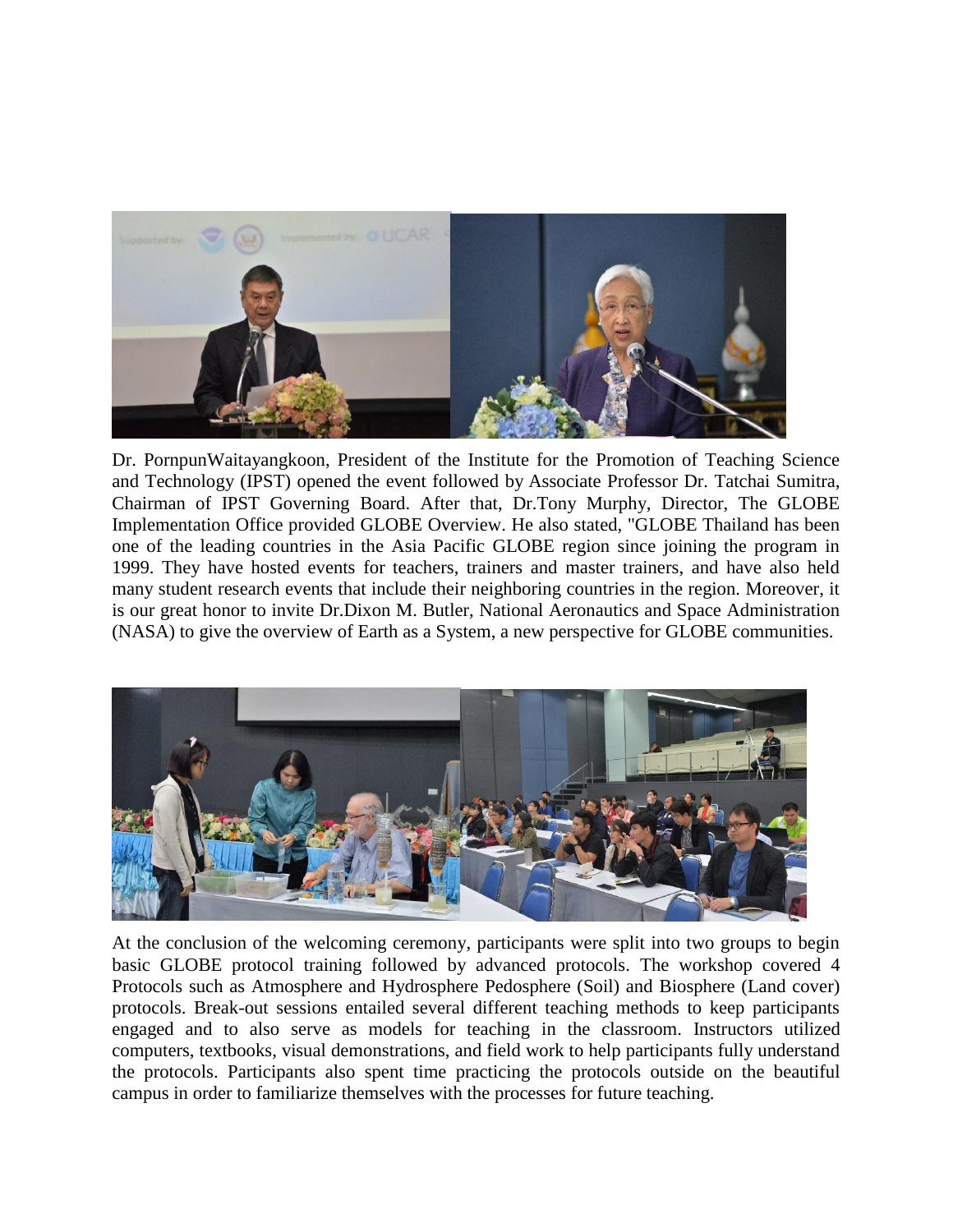During the train-the trainer workshop, 42 participants from various institute from all over the countries were trained on good practices in GLOBE Protocols.



In addition to increasing capacity in current GLOBE countries, the workshop was held in order to offer prospective countries the opportunity for GLOBE training. The workshop marks a significant step towards a hopefully sustainable regional and sub-regional cooperation, initially among participating countries.



The participants enjoyed engaging themselves in various training activities and interacting with one another throughout the week. As is usual in any 'fun' training, many participants felt the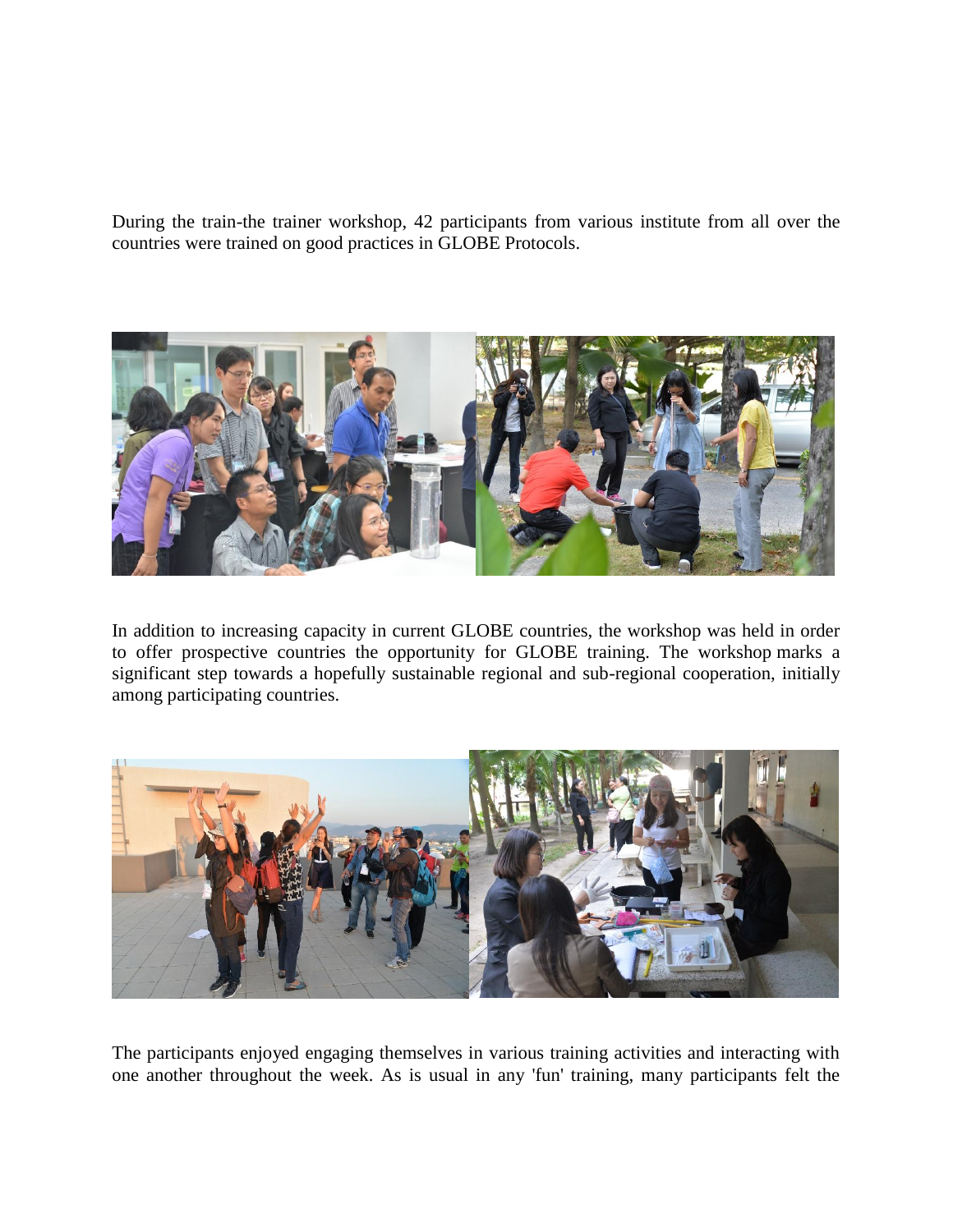workshop was too short. This is certainly a good sign and IPST hopes to build on the momentum and keep them active in the network.



This event would not have been possible without the support of 18 trainers, especially foreigner trainers including Dr. Tony Murphy Director, GLOBE Implementation Office; Dr.Dixon Butler, Chief Scientist and Consultant NASA; Dr.Elena Sparrow, University of Alaska Fairbanks; and Dr.Pay Liam Lin, Country coordinator , National Central University.